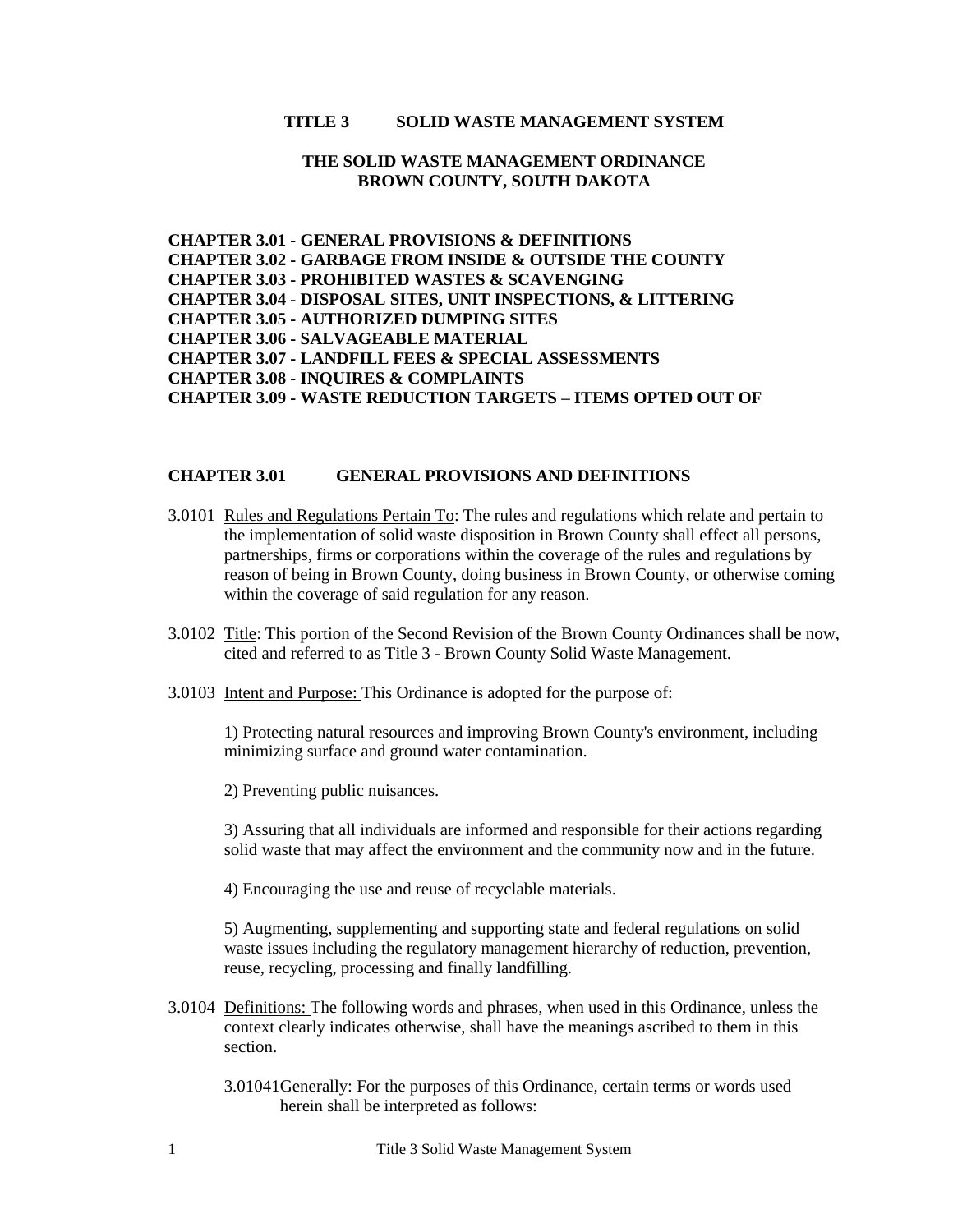(a) The word "shall" is mandatory, and not discretionary; the word "may" is permissive.

(b) Words used in the present tense shall include the future; words used in the singular shall include the plural; and plural words shall include the singular.

(c) Words shall be given their common usage if not defined.

- 3.01042 Board: The Brown County Board of Commissioners.
- 3.01043 Corrugated Cardboard: Heavy paper with alternating ridges and grooves.
- 3.01044 County: Brown County, South Dakota
- 3.01045Hazardous Waste: A solid waste and/or combination of solid wastes which because of quantity, concentration, or physical, chemical or infectious characteristics, may cause, or significantly contribute to an increase in mortality or an increase in serious, irreversible or incapacitating reversible illness, or pose a substantial present or potential hazard to human health or to the environment when improperly treated, stored, managed, transported or disposed of, but hazardous waste does not include radioactive materials or mining wastes which are exempt pursuant to federal or state law.
- 3.01046Litter: Refuse, rubbish, waste material or animal waste improperly disposed of by discarding, abandoning, allowing to accumulate, scattering or depositing outside an approved container.
- 3.01047Metal Containers: Any container made from aluminum, tin or steel which contained a product for consumption.
- 3.01048Paper & Paper Products: Paper items including paper napkins, towels, corrugated and other cardboard, toilet tissue, high grade office paper, newsprint, offset paper, bond paper, xerographic bond paper, memeo paper and duplicator paper.
- 3.01049Person: Any individual, partnership, firm, association, municipality, public or private corporation, state, tribe, nation, political subdivision, trust, estate or any other legal entity, including any employee, officer or governing or managing body thereof.
- 3.01050Plastic Containers: Any formed or molded container having a neck that is smaller than the body of the container, composed predominately of plastic resin.
- 3.01051Processing: The treatment of solid waste and recyclables after collection and before disposal. Processing includes, but is not limited to, packaging, volume reduction, storage, separation, exchange, physical, chemical or biological modification and transfer from one waste facility to another.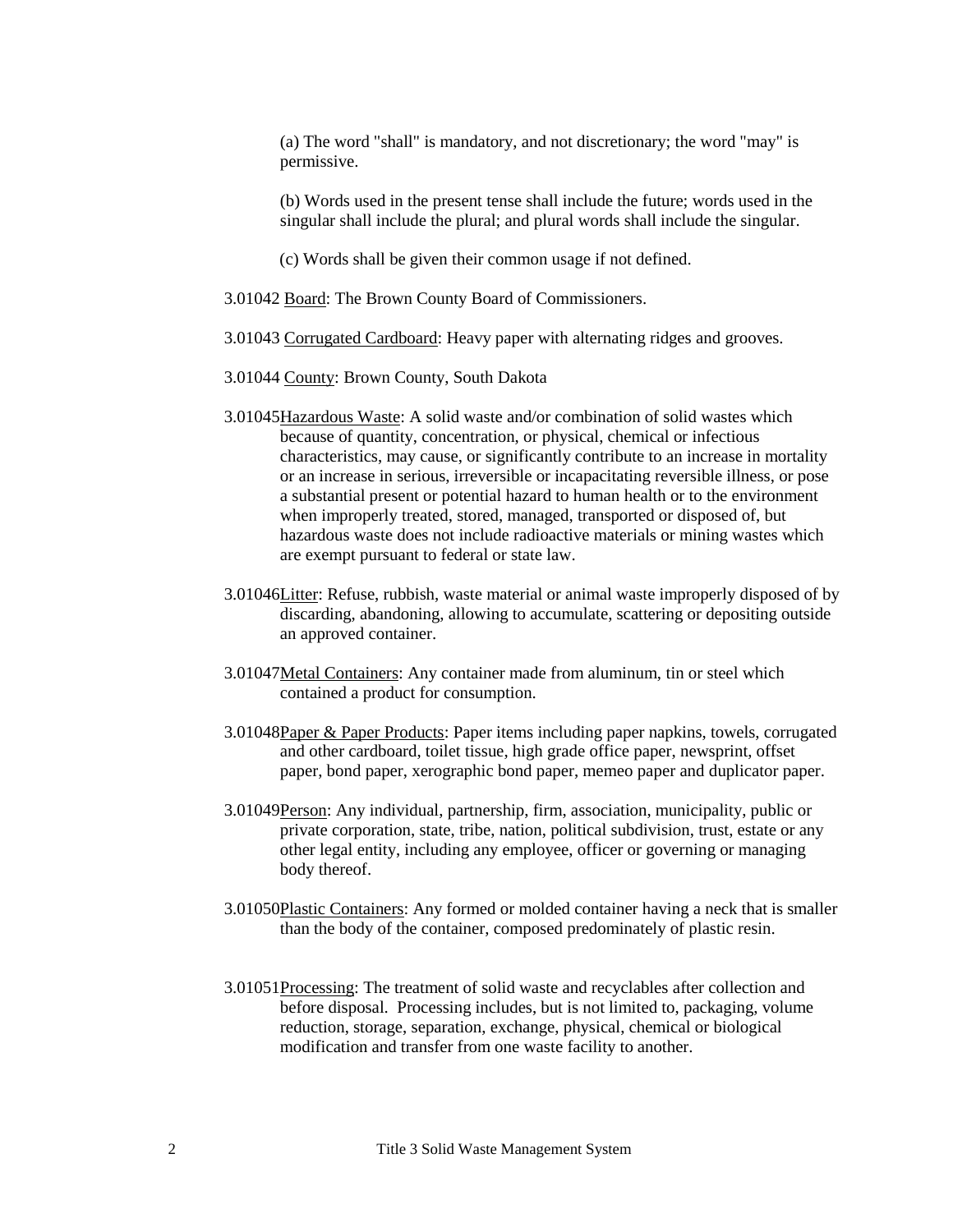- 3.01052Recyclable Collector: Any person who collects or receives recyclable material from another person or persons for a consideration or a fee and/or for the purpose of resale.
- 3.01053Recycling Collection Facility: An established facility where recyclable materials are collected.
- 3.01054Recyclable Material: Material or products that may be readily separated from the solid waste stream and may be used or reused as a substitute for raw materials or other items, including but not limited to aluminum, paper, plastic, tin, cardboard, glass and steel.
- 3.01055Refuse: All refuse, containers or accumulation of animal or vegetable matter which attends the processing, preparation, transportation, cooking, eating, sale, or storage of meat, fish, vegetables and fruit.
- 3.01056Rubble Materials: Solid waste resulting from the demolition of buildings, roads, and other structures. This is limited to concrete, brick, asphalt, lumber, masonry, glass, trees, rock, shingles, sheet rock, couches, mattresses and carpet or such other materials approved by the Landfill Manager or his designee.
- 3.01057Rural Container Sites: Collection points throughout Brown County established for Brown County residents to dispose of Residential household garbage and other recyclable material.
- 3.01058Salvaging: The controlled removal of solid waste materials from a solid waste disposal facility or collection point for reuse.
- 3.01059Scavenging: Uncontrolled removal of solid waste materials from a solid waste disposal facility or collection point.
- 3.01060Solid Waste: Any garbage, refuse, sludge from a waste treatment plant, water supply treatment plant or air pollution control facility and other discarded materials, including solid liquid, semisolid or contained gaseous material resulting from industrial, commercial and agricultural operations, and from community activities.
- 3.01061Special Waste: Pesticide or herbicide containers, Petroleum contaminated soils, Asbestos, Dead animals, Appliances, Ash, Sludge and other waste requiring special handling under any state, federal, or county ordinance.
- 3.01062Solid Waste Management Authority: The County is hereby authorized to make all necessary and reasonable rules and regulations covering refuse and garbage accumulations, refuse storage containers, the collection and transportation of refuse, refuse collection vehicles, for the effective and reasonable administration of the Title, and shall similarly establish by resolution a solid waste fee schedule for the purpose of funding the obligations and responsibilities of the County.
- 3.01063Yard Waste: Leaves, grass clippings and other similar waste vegetative material.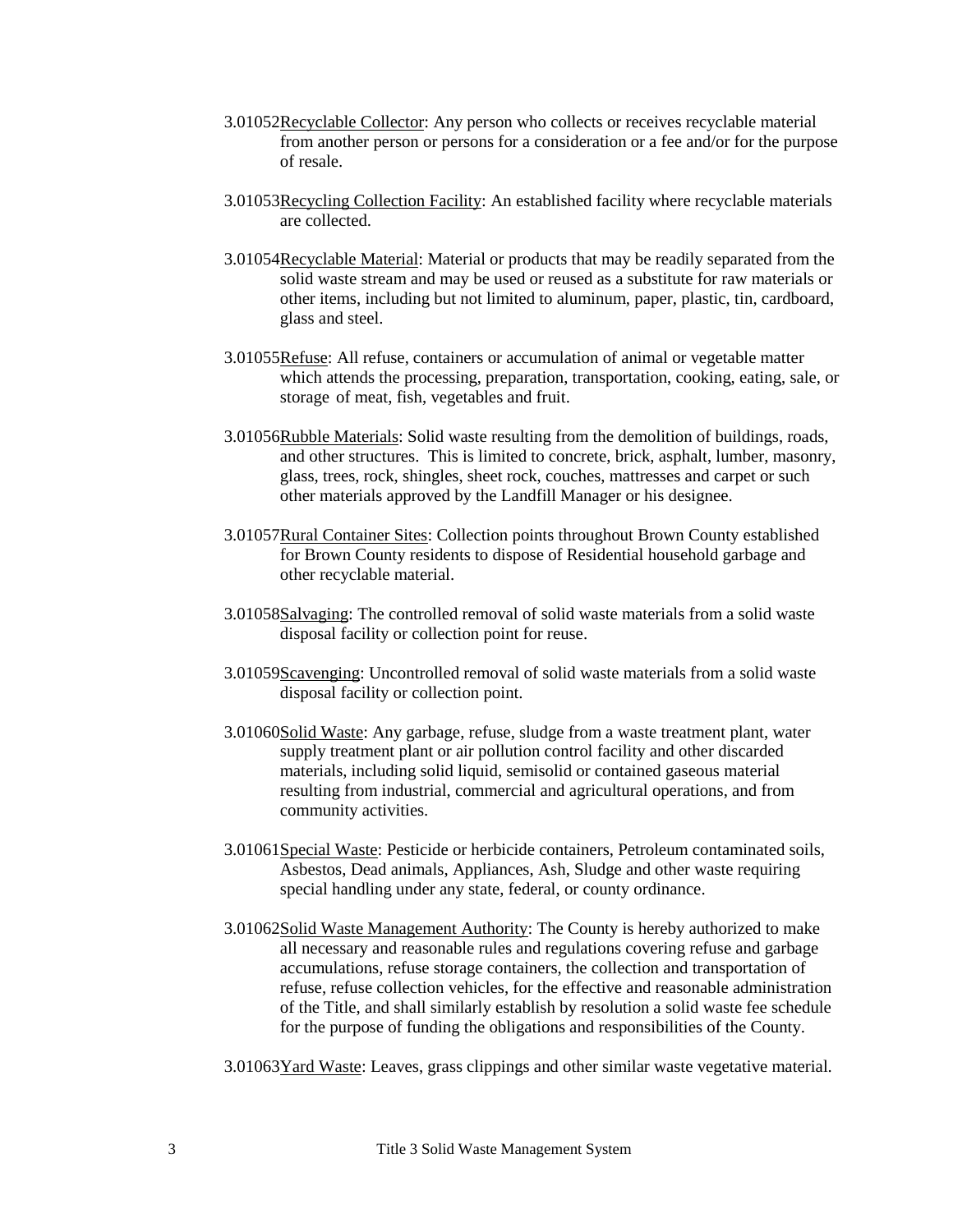## <span id="page-3-0"></span>**CHAPTER 3.02 REFUSE FROM INSIDE AND OUTSIDE THE COUNTY**

- 3.0201 Refuse from Outside the County: Every person, firm, or corporation engaged in refuse operations, who transports refuse from outside the County, shall first obtain permission from the Board of Commissioners of Brown County and shall not be entitled to do so either on an isolated basis or regular basis without having a contractual arrangement with the County duly executed in writing by the Board, provided, however, that casual users may bring refuse from outside of the County provided that such refuse is brought to the Landfill site owned and operated by the County and shall pay for such refuse disposition at a tonnage rate that shall be established by resolution at the time of the establishment of the solid waste fee schedule.
- 3.0202 Refusal to Admit Certain Vehicles: The Landfill Manager or his designee shall have the authority to refuse the admittance or the unloading at the sanitary landfill of the following vehicles:

(1) Those so loaded or uncovered so that material may fall or be blown off the vehicle while in transit.

(2) Those not having a contract as previously required in this title; provided, however, that refuse may be brought to the landfill site for disposition at a tonnage basis cost.

(3) Those containing special wastes not having received prior approval of the landfill manager or his designee or not having provided the landfill a minimum of 24 hours notice of intent to deliver said special wastes.

3.0203 Transporting Refuse to Landfill or Rural Container Sites:

## **ALL VEHICLES OR TRAILERS SHALL BE TARPED AND SECURE**:

Vehicles used for transporting rubble, compost, tree limbs (less than eight inches in diameter), household garbage, and other waste material shall be transported in an enclosed, covered vehicle having appropriate side and rear gates to prevent its load from dropping, sifting, leaking, or otherwise escaping from the vehicle.

3.0204 Untarped or Nonsecured Loads: Applicable fees will be set by resolution at the time landfill charges are set.

Tarping Exceptions: Large rocks, concrete, large trees (over eight inches in diameter and less than six feet in length), appliances and other heavy material determined by the Landfill Manager or his designee not to blow from said vehicle.

Items in the exception category still require appropriate end and side gates and additional restraints (ropes, chains, straps, etc.) as necessary.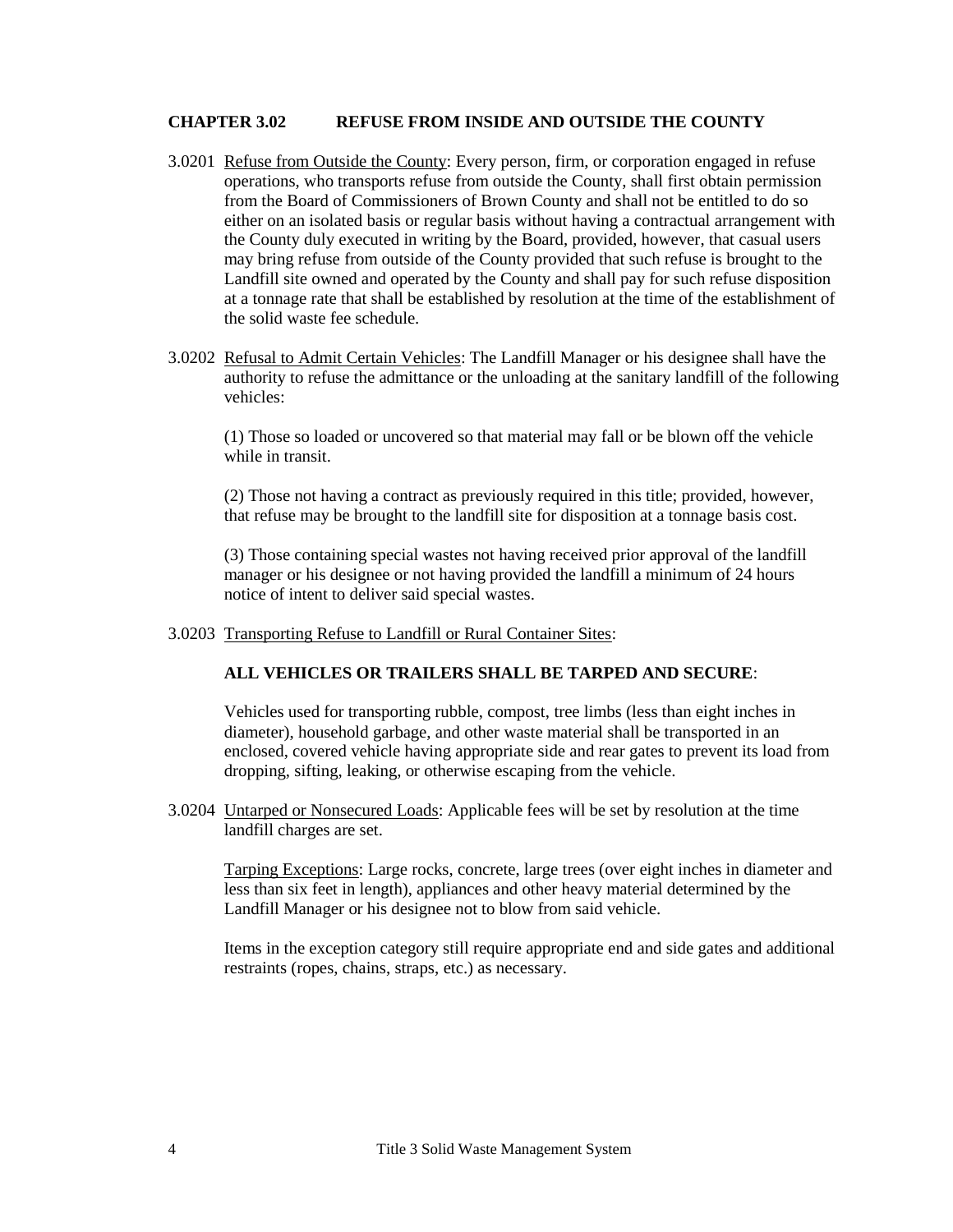## <span id="page-4-0"></span>**CHAPTER 3.03 PROHIBITED WASTES AND PROHIBITED SCAVENGING**

The County landfill will not accept certain wastes that have been identified by the State or Federal Government as not being appropriate for disposal in a municipal landfill.

(A) The County landfill shall not accept the following materials.

- (1) Hazardous Wastes
- (2) Liquid Wastes
- (3) Lead acid batteries
- (4) Motor oil
- (5) White Good Appliances containing freon
- (6)\* All office and computer paper, Effective July 1, 1996
- (7)\* All printed paper products and corrugated paper or other cardboard paper, Effective January 1, 1997
- (8)\* All containers made from glass, plastic, aluminum or steel, Effective July 1, 1997

 \* Refer to section 3.09 for materials that have been opted out of. If materials have been opted out of they can be disposed of at the County landfill or if there are other recycling alternatives available these materials may go through this system.

(B) The County Landfill shall accept the following waste material for alternative disposal provided they are separated and handled according to Federal, State, and County rules and regulations.

- (1) Tires
- (2) White Good Appliances (Certified freon removal required)
- (3) Yard Waste
- (4) Trees
- (5) Asbestos (Notification required)
- (6) Rubble Material
- (7) Scrap Metals
- (8) Petroleum Contaminated Soils (Notification required)
- (9) Other special waste material as so designated by the landfill manager or his designee.

(C) The County operated rural container sites shall not accept the following waste material unless alternative containers are available for waste materials not accepted.

- (1) Tires
- (2) Major Appliances
- (3) \* Yard Waste
- (4) Trees
- (5) Asbestos
- (6) Rubble Material
- (7) Dead Animals
- (8) Hazardous Waste
- (9) Liquid Waste
- (10) Lead Acid Batteries
- (11) Motor Oil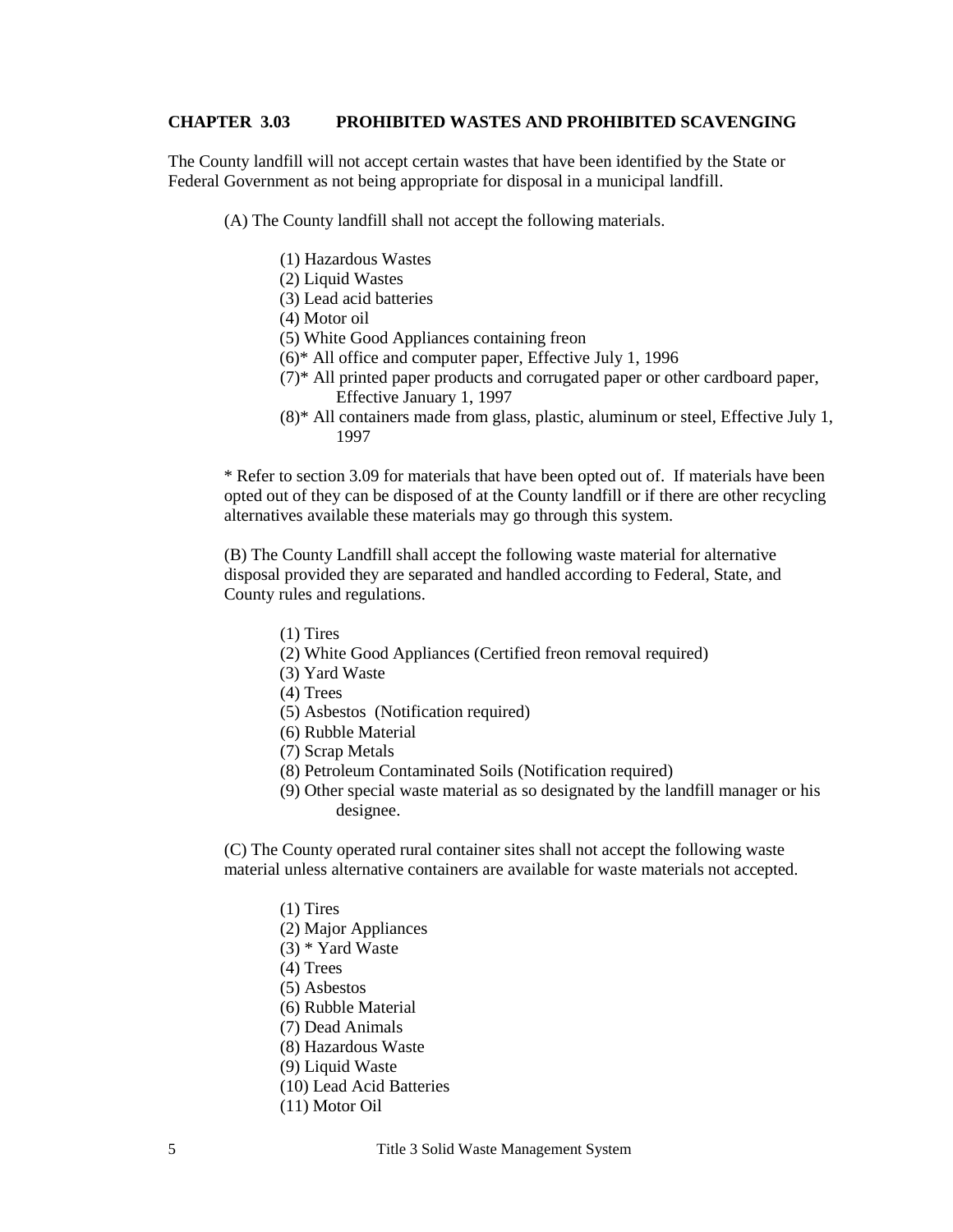- $(12)$ <sup>\*\*</sup> All office & computer paper (Effective July 1, 1996)
- $(13)$ <sup>\*\*</sup> All printed paper products & corrugated cardboard (Effective January 1, 1997)
- (14)\*\* All containers made from glass, plastic, aluminum or steel (Effective July 1, 1997)
- (15) Other special waste material as so designated by the landfill manager or his designee.
- \* Alternative containers are available at designated sites to recycle yard waste.

\*\* Refer to section 3.09 for materials opted out of. If materials have been opted out of they can be disposed of at the rural container sites or if other recycling alternatives are available these materials may go through this system.

Any person bringing material for deposit at the Landfill, upon entry onto the Landfill premises, authorizes the landfill manager or his designee to inspect the material before deposit.

3.0301 Scavenging Prohibited: Scavenging is prohibited at all rural container sites and at the sanitary landfill.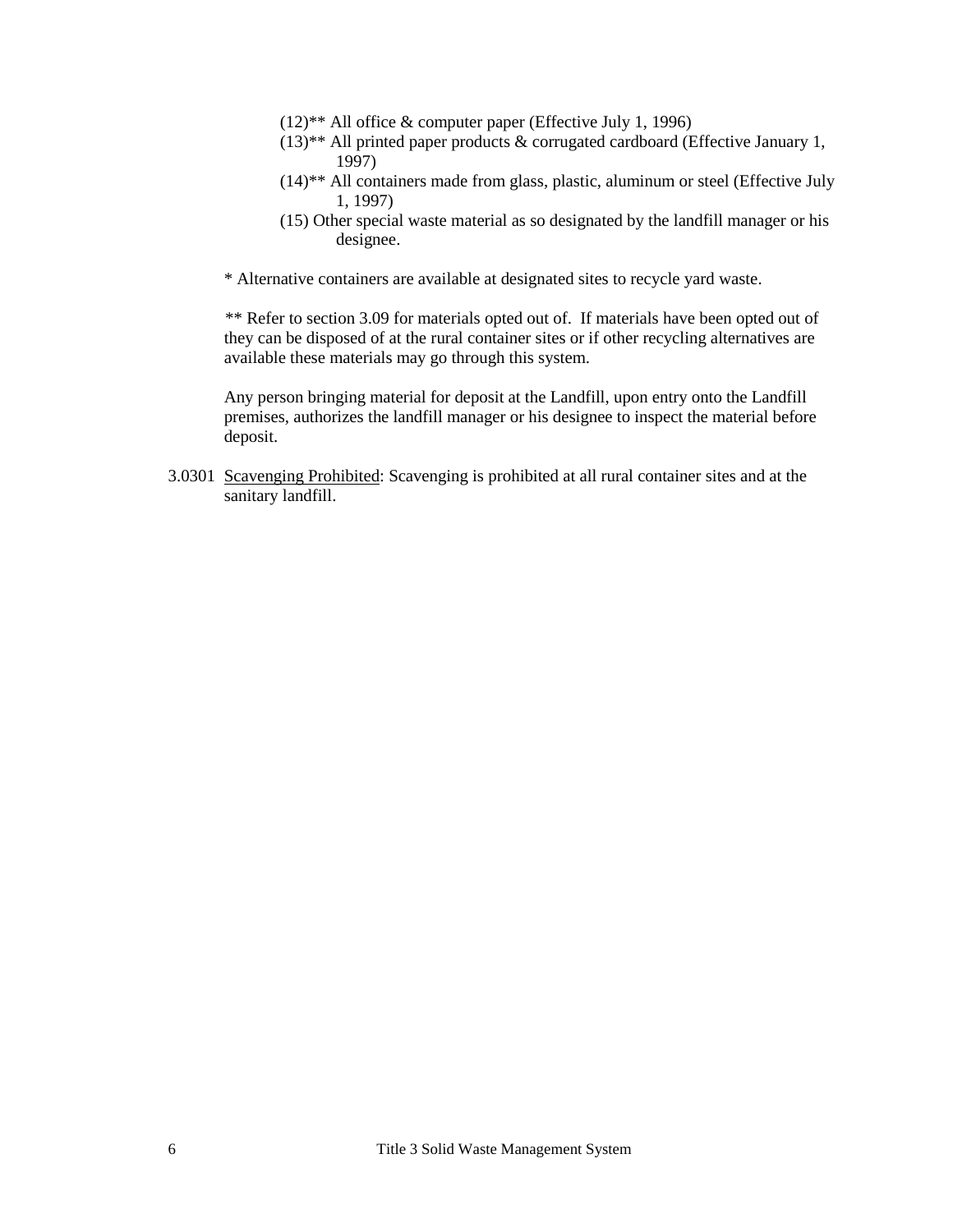## <span id="page-6-0"></span>**CHAPTER 3.04 DISPOSAL SITES, UNIT INSPECTIONS AND LITTERING**

- 3.0401 Refuse Disposal Sites: Hours at the waste disposal site or sites that are open to the public shall be those that are posted at such sites or as may be published in one of the official County newspapers. No person other than an authorized waste disposal site operator or authorized government employee shall trespass or be on a waste disposal site area during the hours of closure as designated on signs posted at the site. NO DUMPING at the site shall be permitted without obtaining written permission from the Landfill Manager or on of his designated agents.
- 3.0402 Unit Inspection Required: All hauling units using the Brown County Sanitary Landfill under this chapter shall be subject to random inspections to be performed by the Brown County Sanitary Landfill Manager or his designee. Random inspections include inspections of vehicles, equipment, and contents delivered to the landfill for deposit.
- 3.0403 Littering: No person, persons, firm, partnership, or corporation shall dispose of any of the materials as set forth in Chapter 3.01 anywhere in the County except at the landfill or at the Rural Container disposal sites. Anyone littering at the collection site or any other sites in the County shall be subject to the penalty or penalties provided.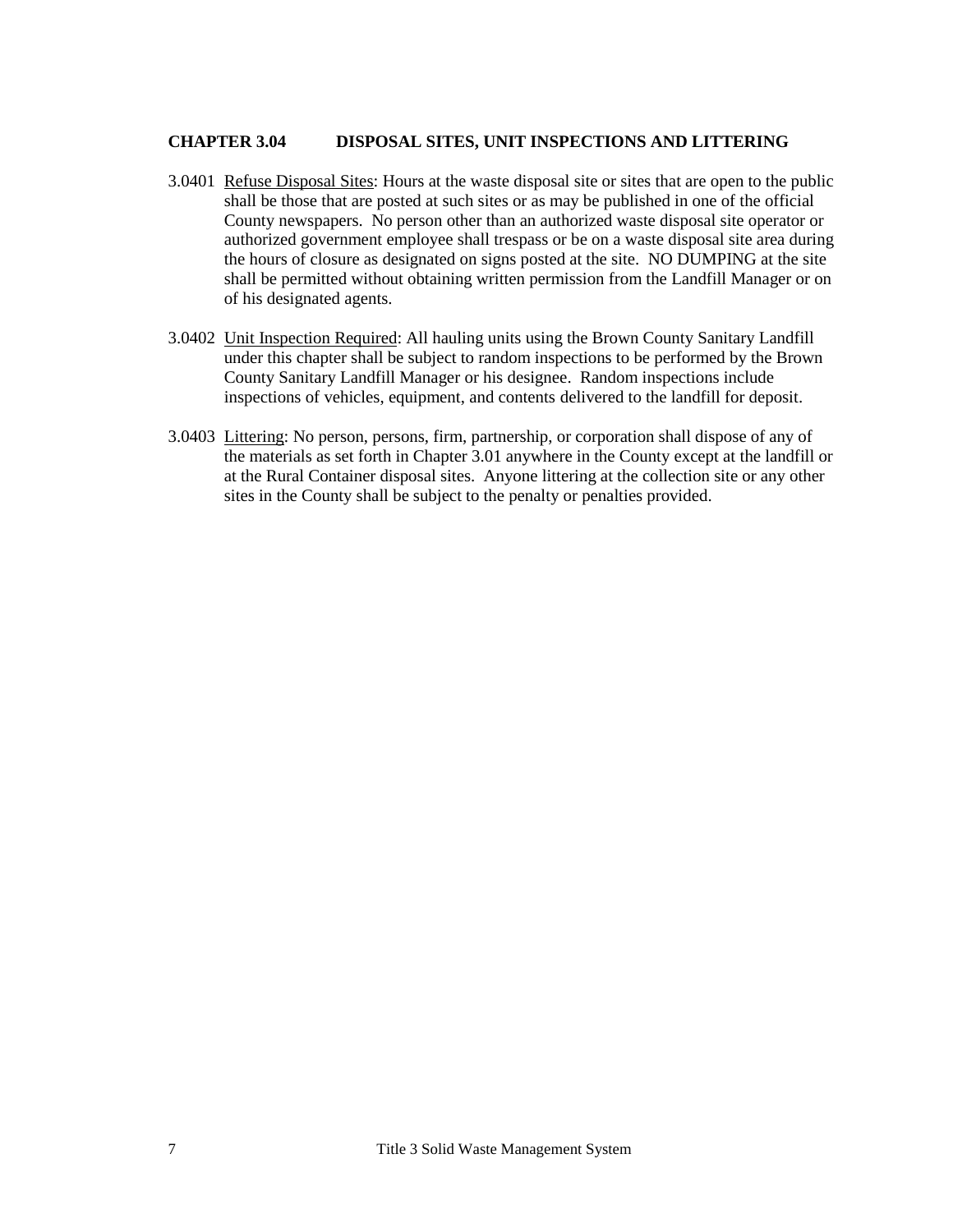# <span id="page-7-0"></span>**CHAPTER 3.05 AUTHORIZED DUMPING SITES**

3.0501 Dumping where Waste Disposal Operator Designates: No person, firm, or corporation, or their representatives, shall place or dump any waste at a place within the waste disposal site other than where the waste disposal operator shall so designate.

Waste Separation Required - Landfill: Waste must be separated according to material type and disposed of in the correct designated area.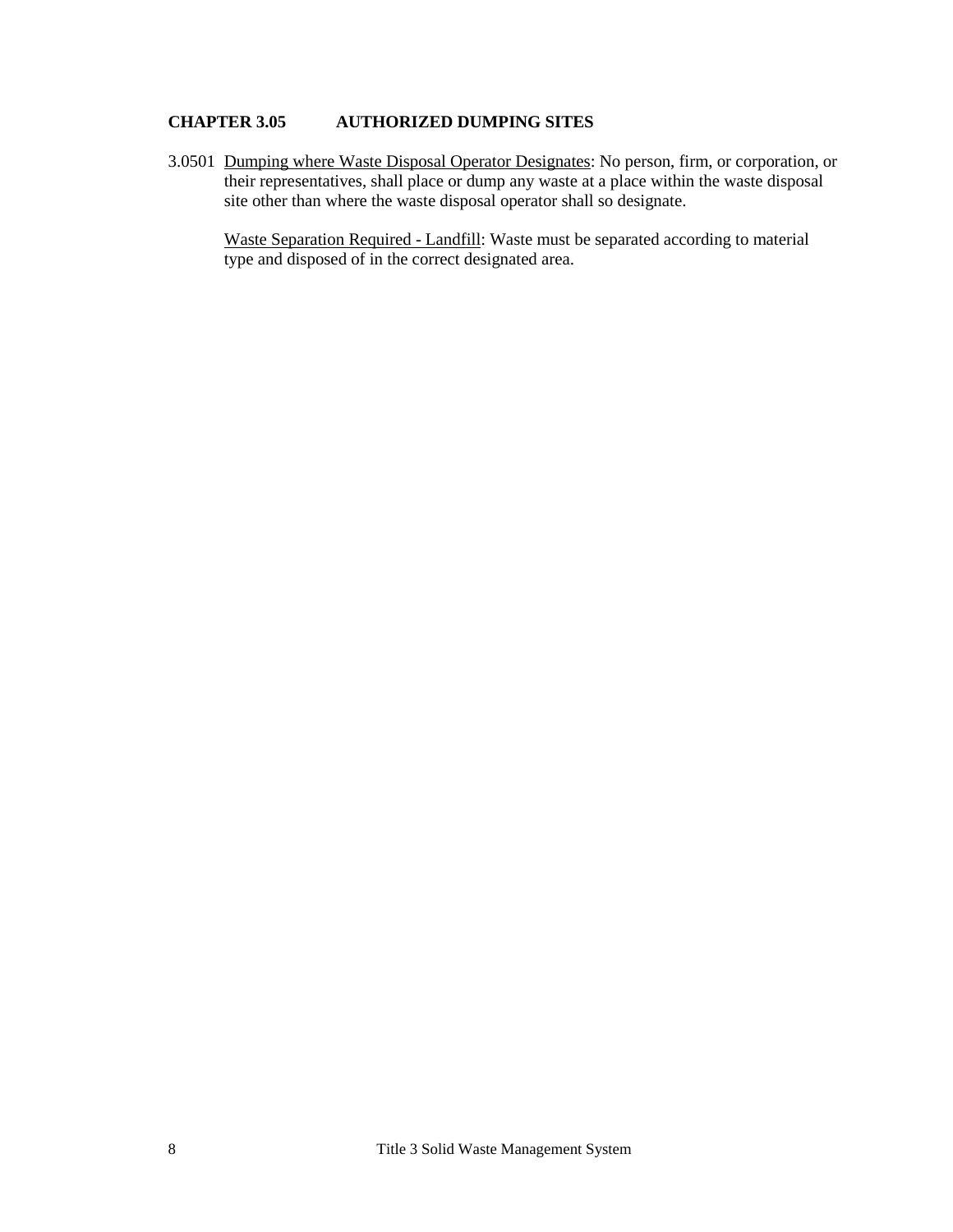## <span id="page-8-0"></span>**CHAPTER 3.06 SALVAGEABLE MATERIAL**

3.0601 Disposition of Salvageable Material: The Board shall be authorized in accordance with law to call for bids for salvageable, saleable, or recyclable material and shall be permitted and allowed to enter into contracts on fixed basis with the successful bidder for sale and disposition of salvageable, saleable, and recyclable material, and shall be entitled to make subsequent re-sales under said contract without re-bidding, provided, however, that such contract as entered into with successful bidder or bidders shall be subject to a termination clause by either party on sixty (60) days written notice. The bidding procedure as herein provided shall conform to the standard bidding procedure as undertaken by the County in accordance with all other of its standard and normal bidding procedures.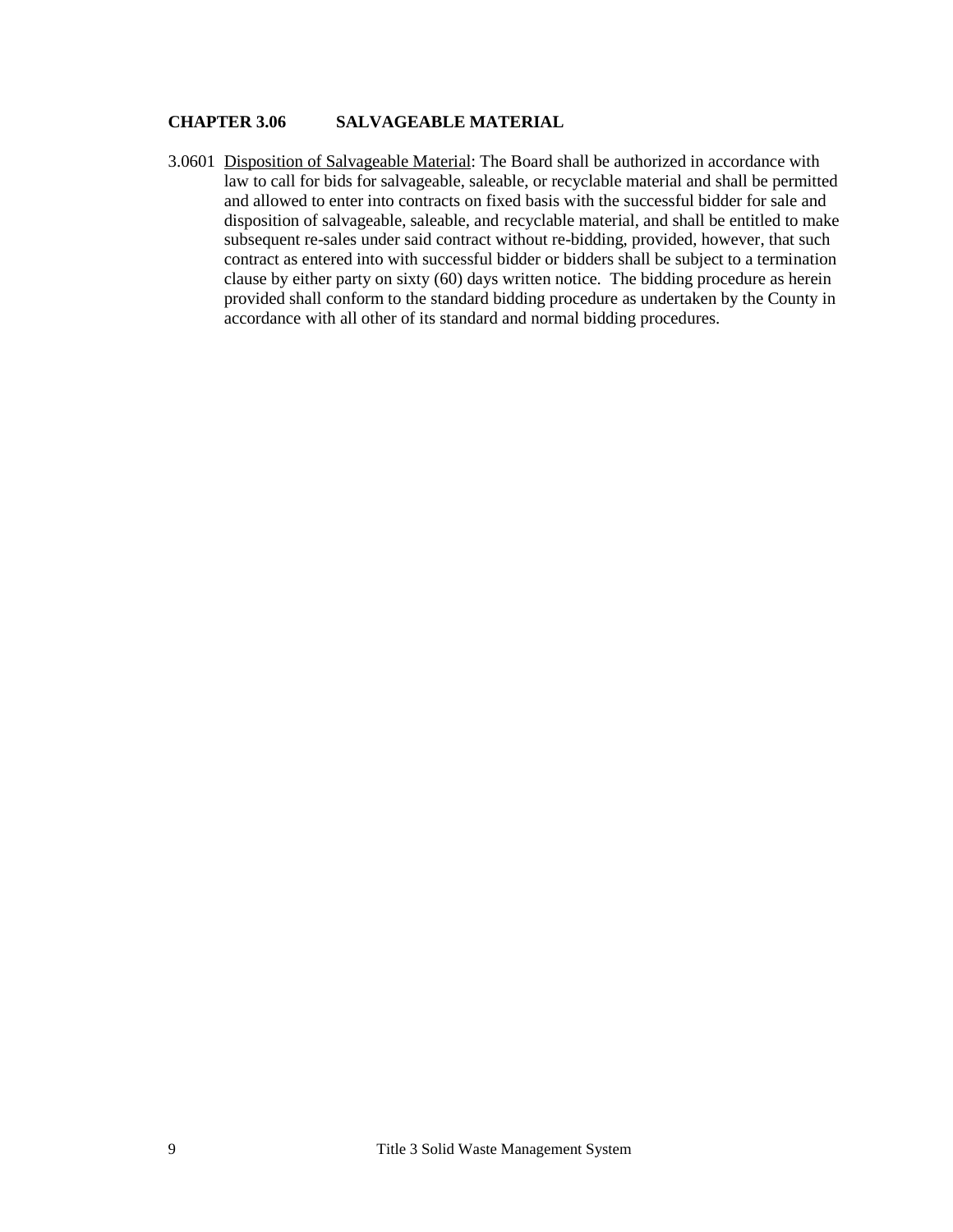#### <span id="page-9-0"></span>**CHAPTER 3.07 LANDFILL FEES AND SPECIAL ASSESSMENTS**

- 3.0701 Fees: The Board of County Commissioners shall set all fees associated with collection & disposal of solid waste.
	- 3.07010Landfill Charges: The Charges for the use of the landfill shall be established by resolution of the Brown County Board of Commissioners.

#### 6141614

3.07011Solid Waste Special Assessment: For rural container site maintenance and transportation of waste material deposited in the rural container sites to an approved facility.

The Board of County Commissioners shall prior to the second Tuesday in September of each year set the fee for the following year. Notice of any change in fee, together with dates for equalization, shall be published in all official designated county legal publications during the last week of September following the establishment of the fee.

The Board of County Commissioners shall sit in equalization on said fee from October 15 to November 1 of the year prior to the year when such fee is due.

Said fee shall be billed with the tax notices or such other billing procedure as may be established by the board of County Commission. Omitted fees may be billed up to but no later than November 1 in the year the fee is due.

In the event any fee becomes delinquent, it shall be certified to the County Treasurer and shall be collected by the County Treasurer including penalty established by the same formula as prescribed for delinquent real estate tax (SDCL 10-21-23) in the following year as a condition precedent to payment of the real property tax on the lot or parcel of land with respect to which the fee was levied.

3.0702 General Penalty Clause: Any person violating any provision of this ordinance shall be assessed a civil assessment to be set by the Brown County Commission, Any person violating a provision of this ordinance shall also be guilty of a Class 2 Misdemeanor and shall be punished pursuant to SDCL 7-18A-2. In addition, a person that violates any provision of this ordinance may be subject to any civil penalty pursuant to SDCL 34A-1, 34A-2, 34A-6, 34A-11 or 34A-12.

Any notice of assessment posed under this ordinance or applicable resolution shall be mailed to the last known address of the owner registered to the vehicle discovered at the location where the infraction or violation is determined to have occurred. Any assessment not paid within the time frame for payment may be enforced as a violation of this county ordinance, which is enforceable also as a criminal offense. Cumulative violations within the same day may be assessed a higher administrative fee, with the total of any infractions within a single day not to exceed an amount set by the Brown County Commission.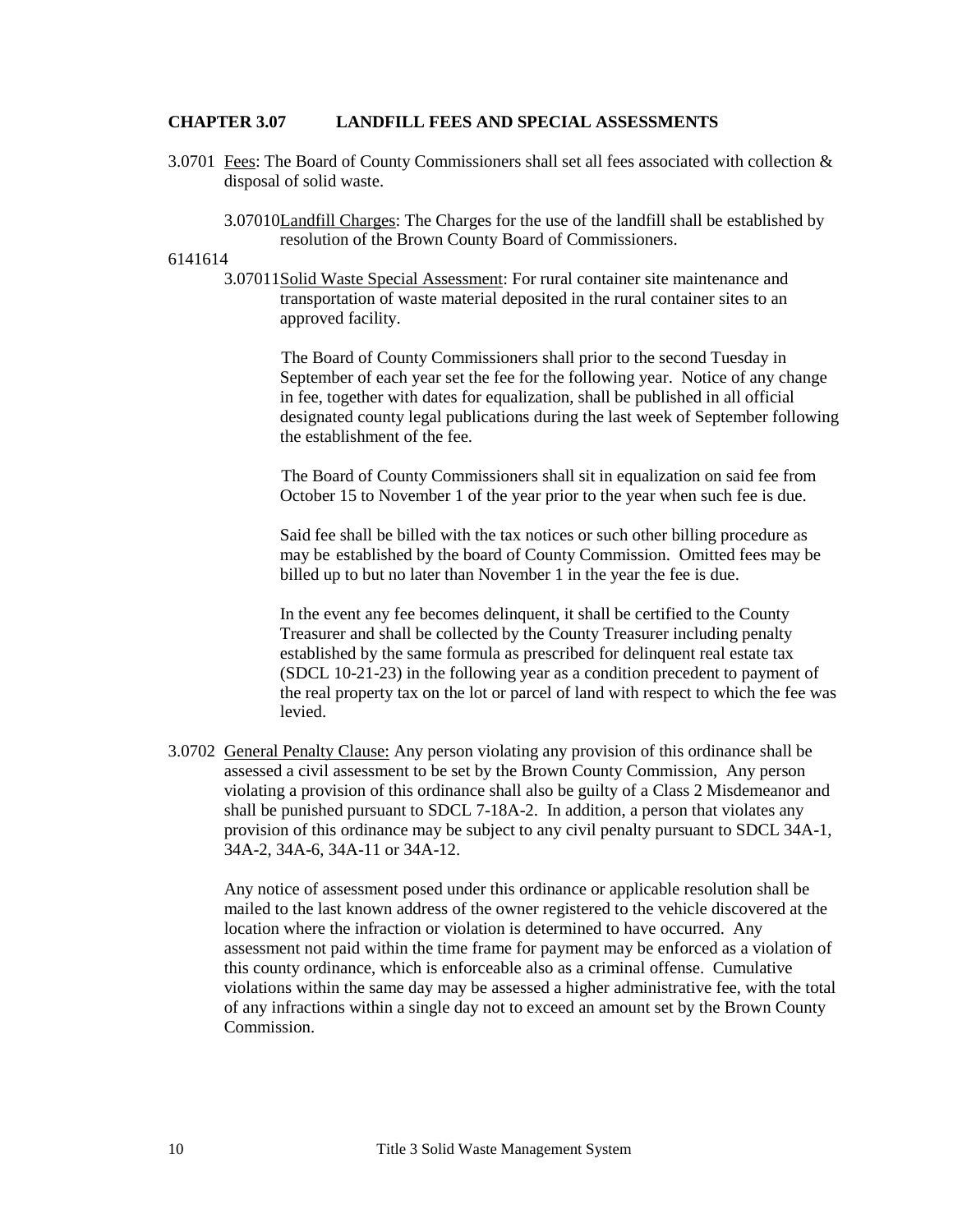# <span id="page-10-0"></span>**CHAPTER 3.08 INQUIRIES AND COMPLAINTS**

3.0801 Office for Inquiries and Complaints: All persons covered shall make an inquiry deemed necessary or file such complaint as they may have with the Office of the County Auditor of Brown County, South Dakota, during the hours of 8:00 A.M. to 5:00 P.M. of each day, except Saturdays, Sundays, and Holidays. All persons feeling aggrieved shall be entitled to a hearing before said Board.